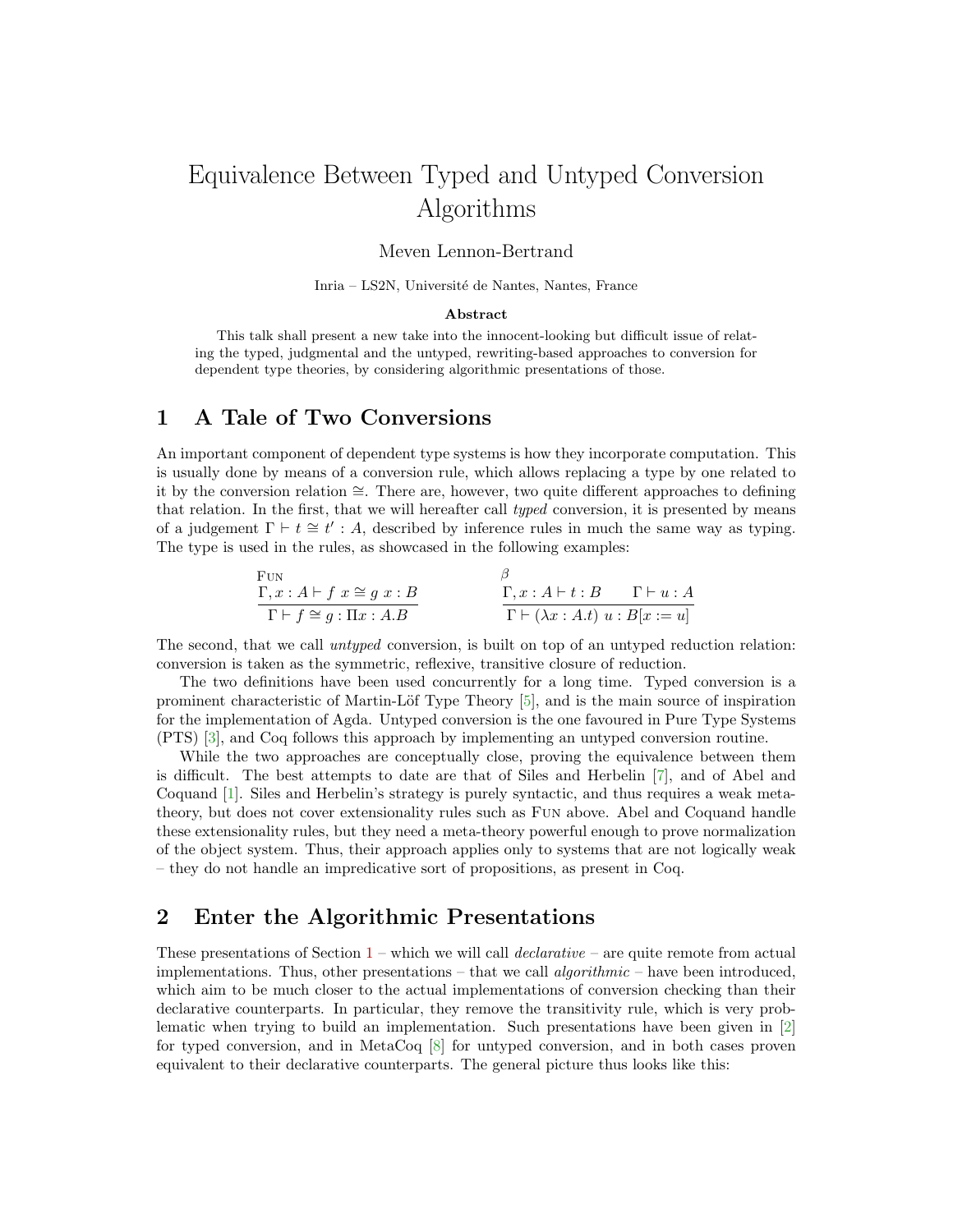Typed declarative ("MLTT") 
$$
\xleftarrow{[2]}
$$

\nTyped algebraic ("Agda")

\nIntyped declarative ("PTS")  $\xleftarrow{[8]}$ 

\nIntyped algebraic ("Cog")

Now, what about the equivalence in the right column? Can we prove it? With what tools, and what logical power? This is of particular interest because the equivalence of [\[8\]](#page-2-5) does not currently handle extensionality rules. Indeed, to the best of our knowledge, giving an untyped, declarative presentation of FUN in a setting with other types than functions is an open problem. Proving the equivalence might give a way out, by moving the study to typed conversion where the picture is clearer – see [\[2\]](#page-2-4) and its extensions  $[4, 6]$  $[4, 6]$  –, and seeing the untyped algorithm as a mere optimization of the typed one. This way, we could relate a conversion-checking algorithm such as that of Coq to a typed specification, extensionality rules are less difficult to handle.

#### 3 Proofs!

The equivalence. The two algorithmic conversions are built around the same idea, namely the interleaving of (weak-head) reduction and structural rules. Terms – and when applicable their type – are reduced to weak-head normal forms, and then structural rules may be applied based on the structure of those. The difference between the two systems resides in the way these structural rules work: in the typed variant, they are primarily type-directed – akin to Fun –, while the untyped variant only uses information available from the term. Showing the equivalence thus amounts to proving that both approaches give the same result, and so in particular that the type information is actually superfluous.

In the case of functions, what we need is that the two following rules, together with a symmetric version of  $\lambda$ -R and generic rules for neutral terms, can emulate FUN.

$$
\lambda - R
$$
\n
$$
\Gamma, x : A \vdash t \cong n \ x \qquad n \text{ is not a } \lambda
$$
\n
$$
\Gamma \vdash \lambda x : A.t \cong n
$$
\n
$$
\lambda \text{-} \text{Cone}
$$
\n
$$
\Gamma, x : A \vdash t \cong t'
$$
\n
$$
\Gamma \vdash \lambda x : A.t \cong \lambda x : A'.t'
$$

In both directions, the main difficulty is to show that the algorithm properly maintains welltypedness invariants. This in turn relies on standard meta-theoretical properties (reflexivity of conversion, stability by substitution, subject reduction. . . ). In the direction from typed to untyped conversion, the key ingredient is then to show injectivity of  $\eta$ -expansion, that is that if  $\Gamma, x : A \vdash f x \cong g x$  and both f and g have a function type in  $\Gamma$ , then  $\Gamma \vdash f \cong g$ . This is done by analysing the possible weak-head normal forms for both  $f$  and  $g$ . The other direction amounts to reconstructing the typing information, using the well-typedness invariants, since Fun directly subsumes all four undirected rules. A formalization is ongoing to check the details of this proof sketch.

What power do we need? All the required meta-theoretic properties are easy consequences of [\[2\]](#page-2-4). However, due to the very structured form of algorithmic conversion, most of them imply normalization, so they must be assumed if we want to keep using a low logical power in our proof of equivalence. A middle ground is to only assume one single property and derive all its consequences, as is done by  $e.g.$  MetaCoq, where a single normalization axiom is enough to fuel the whole development. Stability by substitution is strong enough to imply all other hypothesis, but it is currently unclear whether normalization would also suffice. Again, the ongoing formalization should provide a more solid setting to investigate this subtle point.